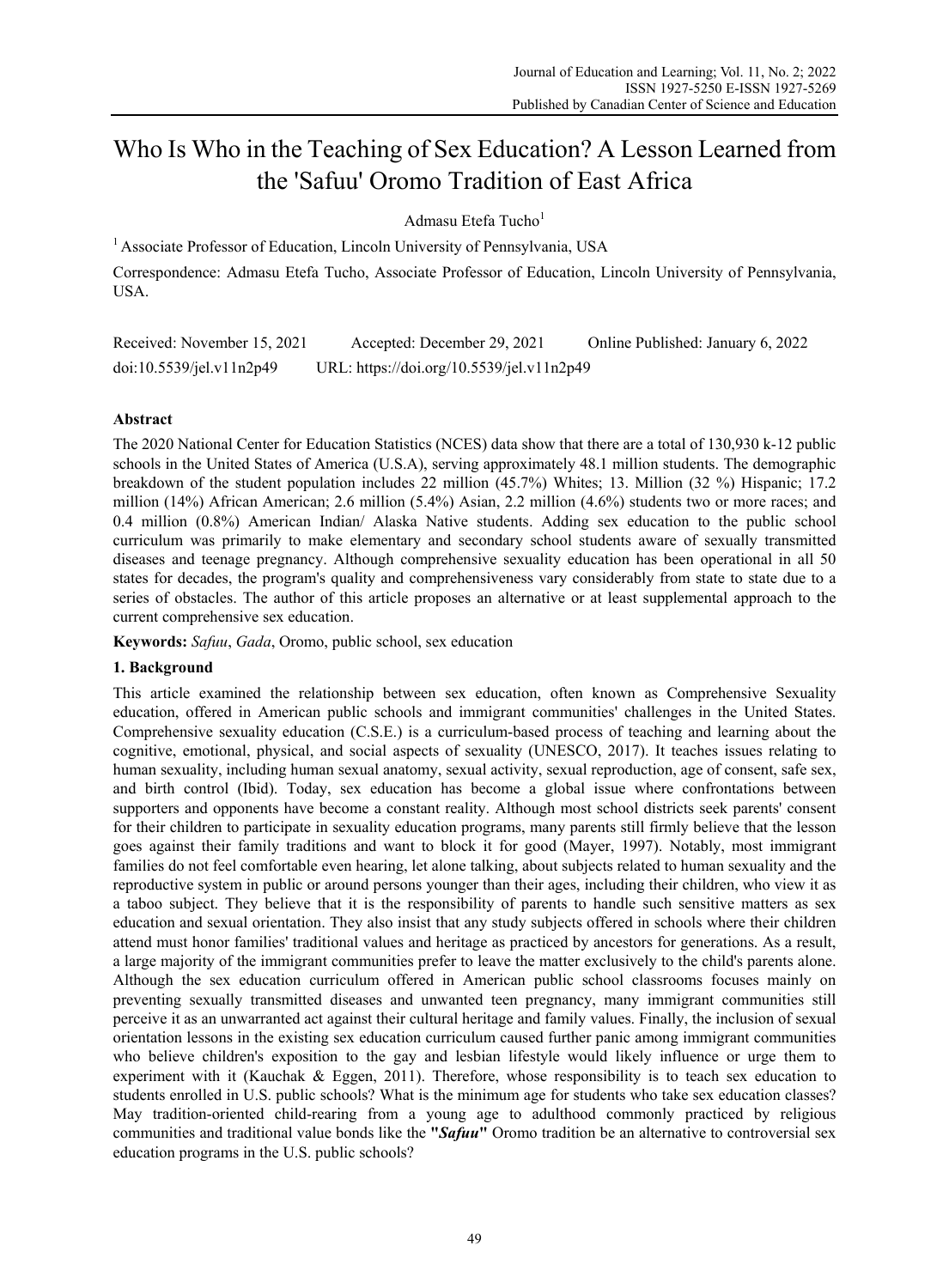## **2. History of Sex Education in the U.S. Public Schools**

The history of sex education in the U.S. has roots in the National Education Association (N.E.A.). Alarmed by mass migration from rural to urban cities, in 1892, the N.E.A. first discussed the urgency of adding sex education to public school curriculum at its 34th annual conference in Saratoga Spring, New York, where it passed a resolution that called for "moral education in the schools" (Bigelow et al., 1916). In 1912, the N.E.A. once again affirmed its position on sex education as a valuable tool to help school children prepare for life in the subject matter. Then, with the start of WWI in 1914, the American Social Hygiene Association (ASHA) provided lifesaving lessons to American soldiers on the importance of sex education and sexually transmitted diseases before their departure to the war front (Cornblatt, 2009). Indeed, in the 1920s, many public secondary schools became more inspired by the military's sex education programs and began integrating sex education into their curriculums. The aim was to equip middle and high school students with basic knowledge about the spread of sexually transmitted diseases like syphilis and gonorrhea and prevent unwanted teen pregnancies (Ibid.).

There were several hurdles and challenges sex-related education in public schools faced and still facing in the United States. Such oppositions are mainly from churches, conservatives, and parents who believed that sex education in public schools encouraged promiscuity, moral corruption and exposed their children to homosexuality (Jensen, 2007). Opponents argued that sex education should be left to parents who know better about their children and family values. At the same time, supporters acknowledged the importance of having broad cooperation from home, church, and community organizations for the resolution's success (ASHA, 1938).

## **3. Who Is Who in the Child's Sex Education?**

Indeed, sex education teachers always expect parents to do their part by providing the necessary advice to keep their child away from having unprotected sexual intercourse, thereby preventing consequences that follow. Atienzo and Walker (2009) urged parents to get involved in their child's sex education because it can impact their child's future sexual health. Ashcraft and Murray (2017) also stressed the need for parents, guardians, and other caregivers to get involved in providing a fundamental and critical lesson to adolescents about sexual education before it is too late. Despite the need for parental involvement, for most parents and their children, the prospect of talking about topics related to sexuality creates anxiety and apprehension, which may lead to avoidance of discussions.

In many tradition-oriented immigrant communities where family values and customs have major impacts on marriages or relationships, the issue of permitting schools to teach their children about sex or human sexuality is a complicated matter to handle. Indeed, talking about sex in such societies is a very irritating subject. For example, a study on parents in Nigeria, West Africa, showed that mothers were unwilling to talk about sex or sex education to their daughters. The same is true for Indian mothers who felt embarrassed talking about taboo subjects like sex with their daughters (Sharma, 2005). Instead, these culturally interwoven communities prefer someone younger or in the girls' age group and trusted by parents to deliver essential information about male-female relationships and the necessary care to be taken before marriage.

In the meantime, these immigrant communities also realize that they are no longer in their home country, where they used to practice their traditional values and cultural heritages freely. They must adjust to the new reality without totally dropping their moral and ethical values. These parents also know that they have a great responsibility in helping their adolescent children adjust to behavioral and value changes they face in schools and neighborhoods, which are likely at odds with the ones they experience at home.

As human beings, people often commit irreversible errors like having children out of wedlock repeatedly, sometimes from different fathers, and become remorseful later for their past bad judgments. A study shows that adolescents with half-siblings from multiple fathers are more likely to have used drugs and had sex by age 15 than those with only full siblings (Guzzo & Dorius, 2013). This finding reminds us of the old saying of "You reap what you sow," which means you eventually have to face up to the consequences of your actions. There is also a proverb commonly used among Oromo people of East Africa that sounds like "Gaabbi fi Eegeen Booddee Deemti," which means, Regret and tail always follow from behind. Therefore, it would be difficult for parents as an individual or couples who led careless and immoral lifestyles in the past who lacked ethical values and the quality of responsible parenthood to behave later as role models for their children. This is also true for parents who carelessly use vulgar language or profanities while children are around, or those who have sexual intercourse while school-age children are watching lack moral credibility to tell children not to do what they frequently do themselves (Kenea, 2015). Therefore, the question remains whether the issue of sex education should be left to classroom teachers alone or to look for alternative approaches available out there to deal with this taboo subject.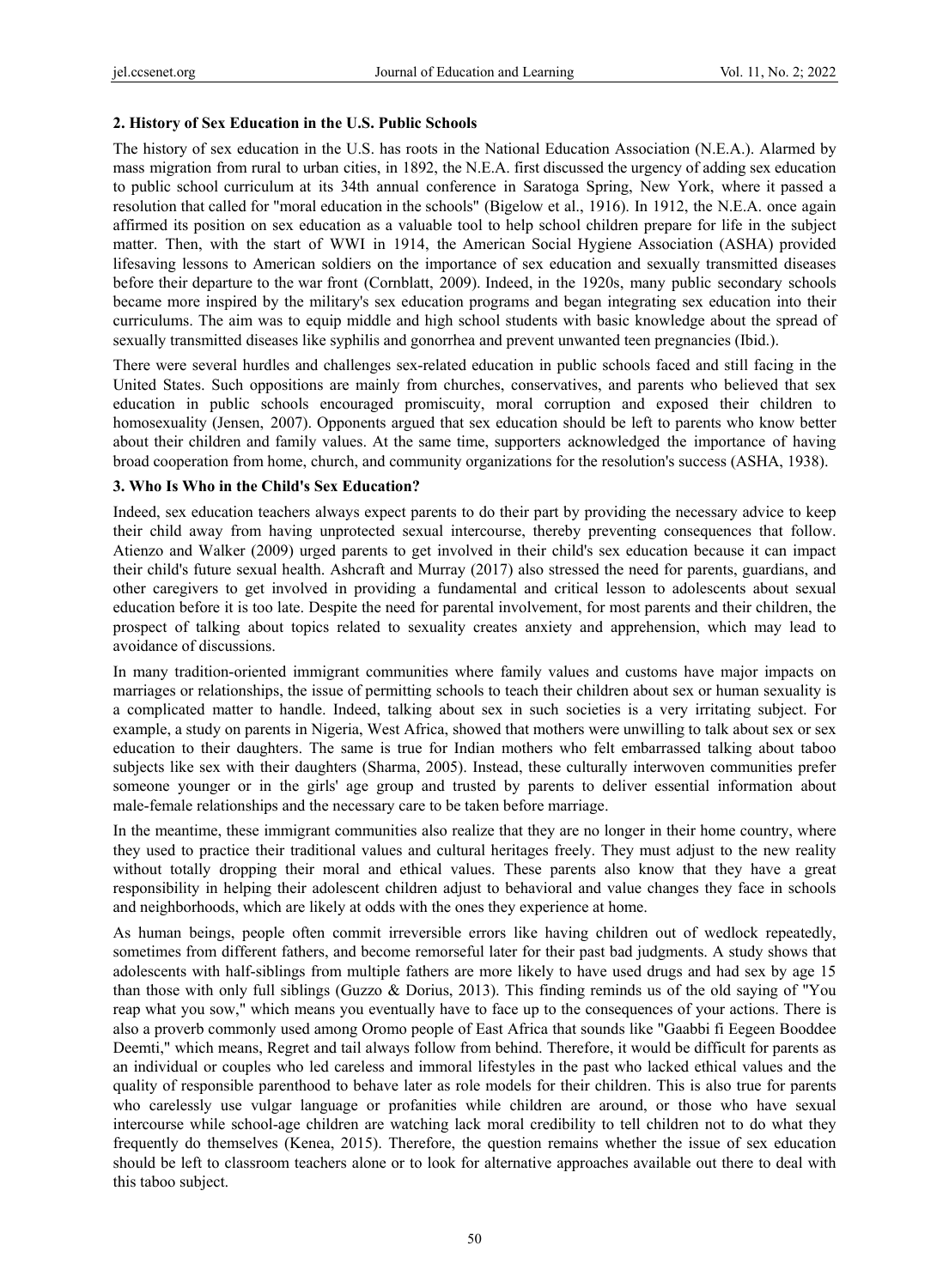## **4. The Debate**

Study shows that well-designed and culturally sensitive sex education programs keep family values honored and stay strong (Zimmerman, 2015). Unfortunately, the efforts to advance sex education in public schools using media networks and other means of communication became controversial among many sections of society, especially when the curriculum involves LGBTQ topics. Many view sex education as anti-moral values. Hurn (1985) noted a formidable resistance to comprehensive sex education from several conservative and religious groups. The religious groups think the very discussion of human sexuality in schools goes against religious and moral values. They argue that their children should not be exposed to something as taboo as sex in their school, and such teachings go against their religious beliefs. Most of those who oppose sex education in public schools advocate for the teaching of 'abstinence-only' supplemented by character education and moral values (Ibid).

Sex Education in American public schools has broad support from public and health organizations, including the American Medical Association, the American Academy of Pediatrics, and the Society for Adolescent Health and Medicine. According to Planned Parenthood's report (February 9, 2017), more than 93% of parents supported sex education in middle and secondary schools. More than 90% of them felt that parents and public health professionals should determine sexuality education content and opposed the involvement of politicians.

Although most parents and school systems support the teaching of sex education in public schools, only 13 states in the nation require sex education to be medically accurate. Many school districts also allow parents to consent or reject that their children participate in sex education classes, including discussions involving sexual orientation and birth control (Gollnick & Chinn, 2013). Sex education opponents further strengthened their opposition base by adding character and moral education to the sex education curriculum. This group believed that the decline in traditional family structure and the erosion of moral values contributed to young people's involvement in sexual experimentation. As a result, the opposition camp prioritized the teaching of character education and moral values over just sex and sexual orientation where the idea later gained strong support from parents, school employees, and the community for the development and implementation of moral and character development in public education (Kauchak & Eggen, 2011).

## **5.** *Safuu***: A Term with High Value**

Although some sexually explicit words or phrases have been heard in streets and several households around the world as uttered by a few reckless individuals, generally speaking; however, sex is a taboo word in most traditional societies and social settings. Taboos are social norms that have a massive effect on people's daily activities. In many traditional communities, the way people behave, dress, eat, and communicate are all governed by norms and taboos. For example, for the Oromo people of East Africa, uttering words associated with sex or sexual expression in public or at home in the presence of children of any age is considered immoral and unethical as governed by an unshakable moral value called *Safuu* (Kenea, 2015). *Safuu* is an indigenous moral system made up of ethical principles involving concepts such as right and wrong and the expression of duties and obligations. It is one of the highly enforced and respected rules of law in the *Gada System* (Legesse, 1973). *Gada* is a traditional system of governance used by the Oromo people in Ethiopia and Northern Kenya and is believed to be the oldest democratic system existing long before the introduction of Western democracy in which the power transition occurred from one democratically elected leadership team to another every eight years (*Ibid*). The system, among others, enforces moral conduct, builds social cohesion, and promotes the importance of Oromo traditional values and heritages. Bartels (1986) reported that the *Safuu* concept has a strong religious dimension. According to this report, in relationships between family members and other members of society, *Safuu* implies paying respects to and keeping a distance. It stands out in ritual sayings like: "small and big are *Safuu* to one another; old and young are *Safuu* to one another; daughter and mother are *Safuu* to one another; son and father are *Safuu* to one another, and daughter and son are *Safuu* to one another." In every Oromo speech, one always hears that *Waqaa* (God) punishes anyone who acts against his *Safuu* (Ibid)*.*

Like many other immigrant communities in North America, the Oromo families also try to raise their children following the guideline of the *Safuu* tradition. Accordingly, Oromo children are urged to respect one another, avoid cursing or using vulgar language anytime, and respect older persons, including their parents, close or distant family members, and all human beings (Kenea, 2015). In Oromo culture, the responsibilities of preparing young girls for post-puberty age by inculcating very basic values of life skills in the minds of these youngsters lie on the shoulders of mothers, girls of the same age groups in the neighborhood, or "Addoyyee," and recently married female members of the community. As for boys, male family members, including fathers, uncles, relatives, and other boys of the same age groups in the community, or "Qeerroo," play a vital role in guiding them into the fullness of their masculinity or manhood.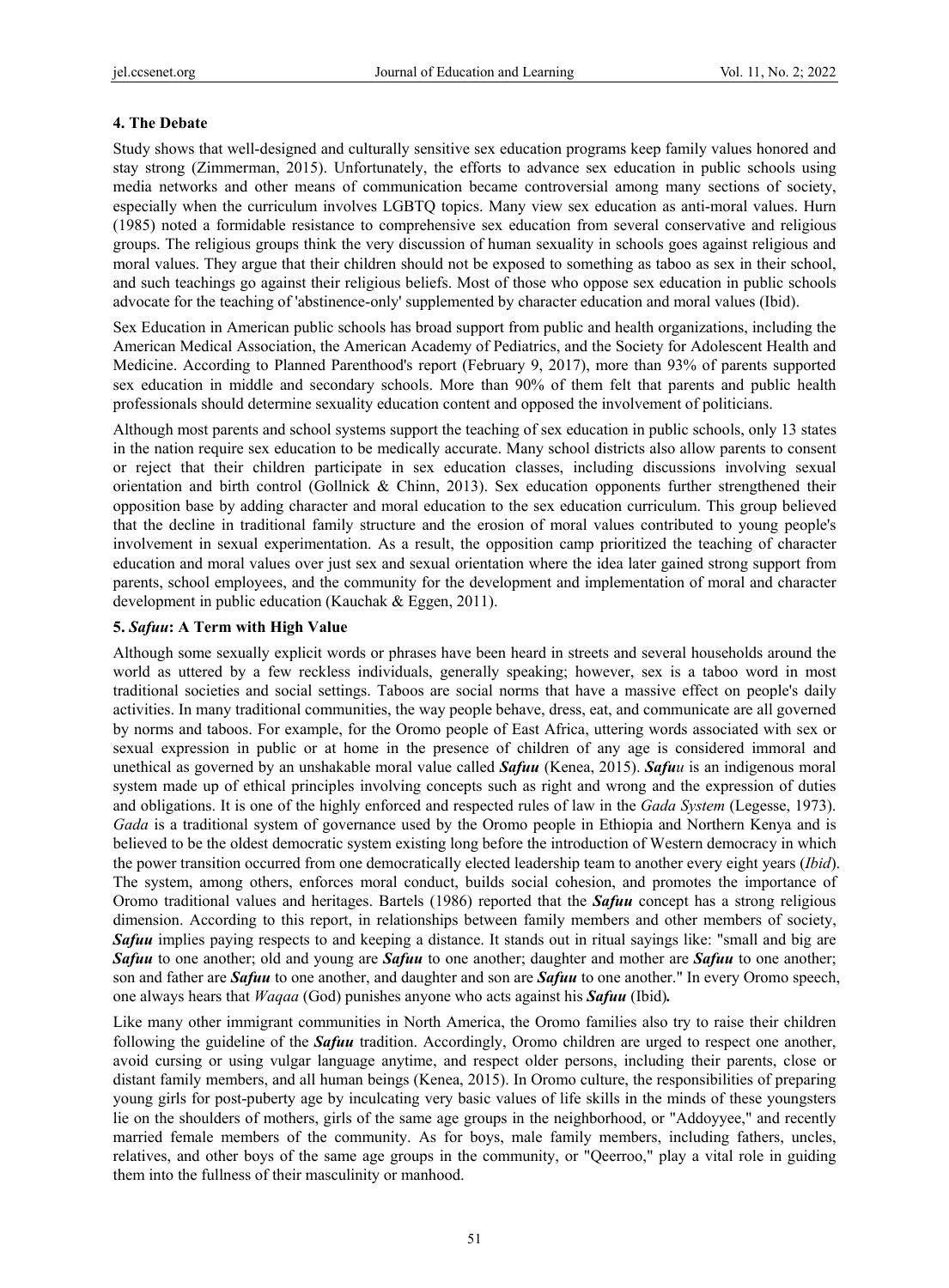To sum up, the purpose of sex education is to help adolescents and teenagers enrolled in public schools protect themselves from sexually transmitted diseases, avoid teen pregnancy, have a cordial relationship with one another, and be good role models for younger ones. Likewise, the teaching of Safuu Oromo tradition also teaches the importance of having a cordial and socially acceptable relationship with one another guided by moral values.

In conclusion, regardless of the parents' ethnic or socio-economic backgrounds, the child's education begins at home. Parents must use commonsense to coach a child in the right direction. A child needs someone trustworthy in and outside the house. Parents must supplement the comprehensive sex education lesson provided to the child in the classroom with their family values and moral principles to help the child become a reliable and productive member of society. Realistically, not all parents are indeed responsible parents. For those parents who lack ethical and moral values, schools and community leaders must get involved to help them learn how to become responsible parents. They must learn how to behave well with children and avoid using vulgar language anywhere around the house.

#### **References**

- American Social Hygiene Association (1938). Hygiene, Sexual, Social problems, Sex instruction, Hygiene, Sex Education. *Journal of Social Hygiene.* Retrieved on April 18, 2021, from https://archive.org/details/journalofsocialh24amerrich
- Ashcraft, A. M., & Murray, P. (2017). Talking to Parents About Adolescent Sexuality. *P.M.C. Journal*, *64*(2), 305−320. https://doi.org/10.1016/j.pcl.2016.11.002
- Atienzo, E., & Dilysm, W. (2009). Parent-adolescent Communication about Sex in Morelos, Mexico: Does it Impact Sexual Behavior? *The European Journal of Contraception & Reproductive Health Care*, *14*(2), 111−119. https://doi.org/10.1080/13625180802691848
- Bartels, L. (1986). *Some More Notes About the Oromo Concept of Ayyaana and the Use of the Word in Everyday Speech*. A Paper Submitted to the 9th International Conference of Ethiopian Studies in Moscow, August 1986. Unpublished Article.
- Bigelow, M. A., Balliet, T. M., & Morrow, P. A. (1916). *The Matter and Methods of Sex*. New York: American Federation for Sex Hygiene. Retrieved November 12, 2021, from https://www.worldcat.org/title/report-of-the-special-committee-on-the-matter-and-methods-of-sex-educatio n-presented-before-the-subsection-on-sex-hygiene-and-demography-held-in-Washington-dc-september-twe nty-third-to-twenty-eighth-nineteen-hundred-and-twelve/oclc/27953652
- Cornblatt, J. (October 27, 2009). *A Brief History of Sex Ed in America*. Newsweek. Retrieved September 5, 2019, from https://www.newsweek.com/brief-history-sex-ed-america-81001
- Darroch, J. E., Singh, S., & Frost, J. J. (2001). Differences in Teenage Pregnancy Rates Among Five Developed Countries: The Roles of Sexual Activity and Contraceptive Use. *Family Planning Perspective*, *33*(6), 244−250. https://doi.org/10.2307/3030191
- Feeney, S., Nolte, S., & Christensen, D. (2010). *Who Am I in the Lives of Children? An Introduction to Early Childhood Education* (8th ed.). Pearson Education, Inc., Boston, MA.
- Furstenberg, F. M., & Peterson, J. (1985). Sex Education and Sexual Experience Among Adolescents. *American Journal of Public Health* (AJPH), *75*(11), 1331−1332. https://doi.org/10.2105/AJPH.75.11.1331
- Gollnick, D., & Phillip, C. (2013). *Multicultural Education in a Pluralistic Society* (9th ed.). Pearson Education, Inc.
- Guzzo, K., & Dorius, C. (2013). *Negative Effects of Half-Siblings*. American Sociological Association (A.S.A.). Retrieved October 5, 2019, from http://www.sciencedaily.com/releases/2013/08/130811005336.htm
- Hurn, C. (1985). *The Limits and Possibilities of Schooling: An Introduction to the Sociology of Education* (2nd ed.). Allyn & Bacon, Inc.
- Jeannine, C., & Guy, S. P. (1983). Sociocultural Determinants of Parental Involvement in Sex Education. *Journal of Sex Education and Therapy*, *9*(2), 22−25. https://doi.org/10.1080/01614576.1983.11074777
- Jensen, R. E. (2007). Using Science to Argue for Sexual Education in U.S. Public Schools: Dr. Ella Flagg Young and the 1913 "Chicago Experiment". *Science Communication*, *29*(2), 217−241. https://doi.org/10.1177/1075547007309101
- Kauchak, D., & Eggen, P. (2011). *Introduction to Teaching: Becoming a Professional* (4th ed.). Pearson Education, Inc. Merrill Prentice Hall.